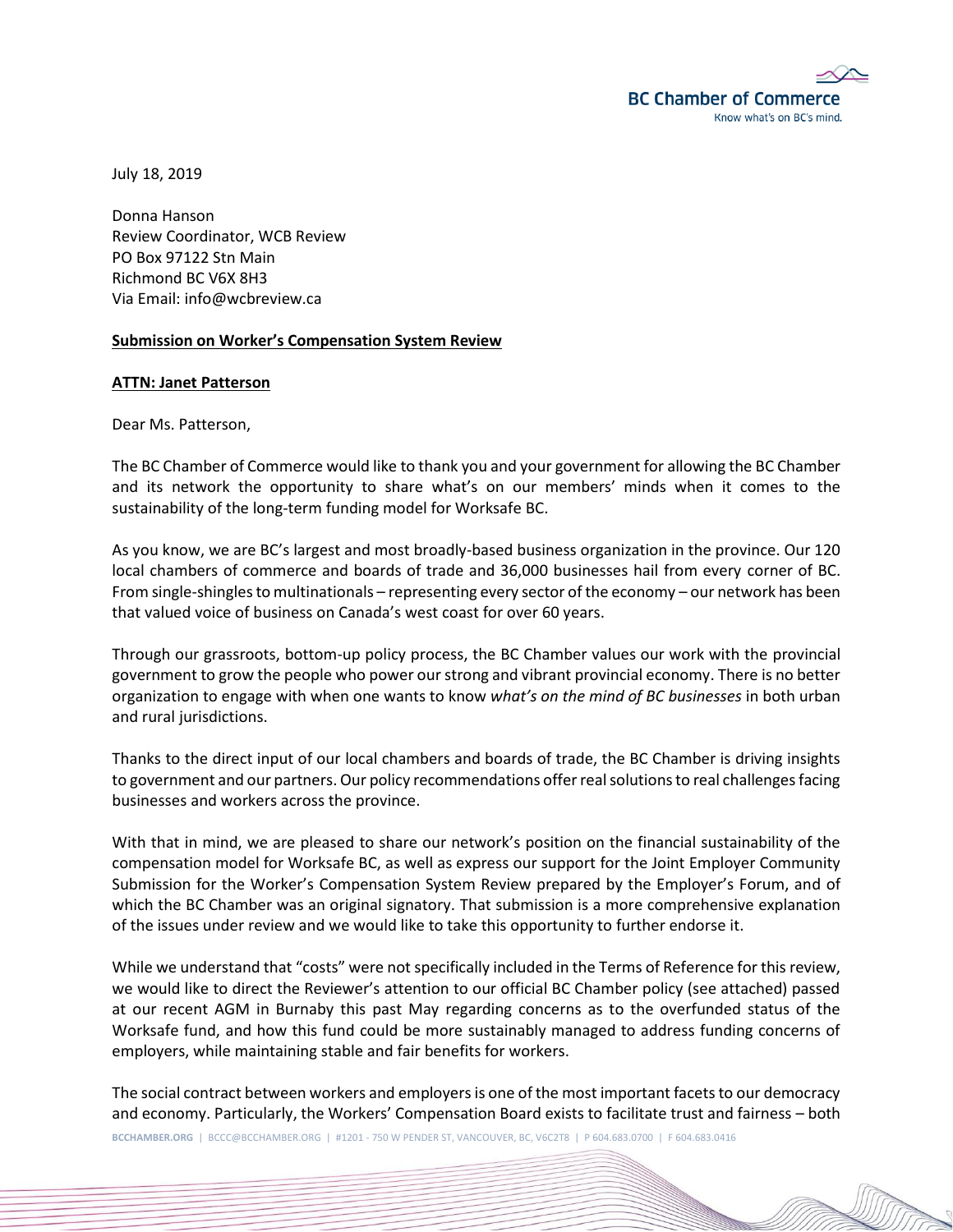

to workers and employers – by guaranteeing fair and stable benefits to workers in the event of accident or injury.

We know that our membership is dedicated to maintaining a funding position with their mandatory employer premiums to ensure that this relationship is maintained.

Currently, the fund is overfunded by about 153% assets of liability, which equates to about \$6.4 billion. The 'Petrie Report', released in 2018, makes recommendations on worker benefits and the need for a worker-centred approach, but does not address this overfunded position and its impact on business.

We understand that the fiscal position of the fund is necessary to ensure that there are adequate funds to take care of long-run claims, such as those for asbestos, as well as new claims for workers suffering from Post-Traumatic Stress Disorder and other mental health disorders. We strongly believe that having proper compensation for these issues is necessary and important.

However, we do want to emphasize that the issue of "costs" is important to our membership, which increasingly must deal with an increase in financial burden exacerbated by government due to increased property taxes, increased minimum wage, and the employers' health tax.

Our membership is asking for predictability in how their premiums to Worksafe BC will be used, and if the current funding model is adequate or otherwise. To that end, we request that you include an investigation into a stable metric to direct a sustainable and responsible level of funding to create a Funded Ratio or Ratio Zone for the fund on a medium level basis.

Thank you again to your government for this opportunity to engage. Should you or your officials have any questions on our submission, we would happy to connect further.

Sincerely, The BC Chamber of Commerce

Val Litwin President and CEO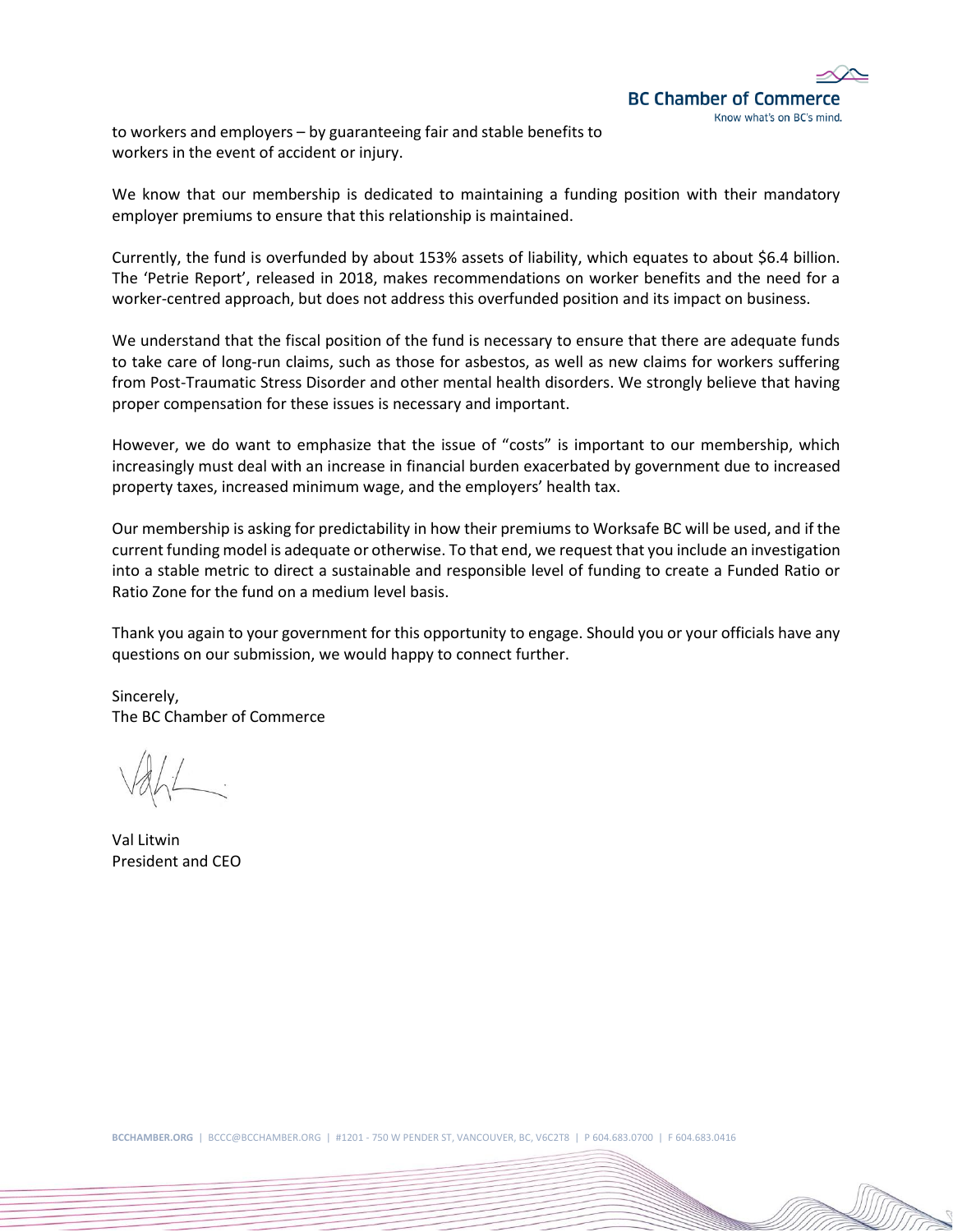

Attachment:

## **WORKSAFE BC – REFUND OVERFUNDED SURPLUS TO EMPLOYERS (2019)**

**ISSUE**

WorkSafe BC is a provincial agency entirely funded through mandatory employer premiums and investment earnings.

Currently WorkSafe BC appears to be in a massive overfunded position; according to the Association of Workers' Compensation Boards of Canada, the 2017 WorkSafe BC funding ratio is approximately 153% assets over liabilities, which equates to being overfunded by \$6.4 Billion.<sup>1</sup>

This overfunding should be reduced by returning a portion of the fees charged to the employers who paid into the fund.

The 'Petrie Report', released in 2018, makes recommendations on worker benefits and the need for a worker-centred approach, but does not address this overfunded position and its impact on business.

### **BACKGROUND**

The fund was established to financially support worker's recovery from injury and restore them to safe & productive employment and/or access to equitable compensation. The employers provide the funding, based on a fee levied on their payroll. Funds in excess of what is immediately required are invested for interest earning purposes.

This surplus has grown over the past number of years, from \$571M in 2002, and based on their 2017 financial reports, it is now at 153% (or \$6.4 billion) overfunded. BC, after Manitoba, is the second most over-funded workers' compensation boards in the country.

7 out of the 12 other provincial/territorial boards in Canada have rebate policies in place triggering refunds to employers when a certain threshold in funding is reached. For Example, WCB-Alberta's funding policy establishes a funding range between 114% and 128%. If WCB-Alberta surpasses the required funding level, a surplus distribution rebate is paid to employers.

Several provinces have recently refunded excess money to employers.

- In 2017: PEI's workers' compensation board refunded employers **\$21 million dollars**
- Alberta's workers' compensation board refunded employers **\$355 million dollars**
- Manitoba's workers compensation board set out a 5-year surplus distribution program commencing in 2019 to reduce their funding ratio to their target of **130%**
- In 2016: Alberta's workers' compensation board provided a refund of **\$467 million and**  Saskatchewan's workers' compensation board refunded **\$281 million**

1 2017, Financial Measures http://awcbc.org/?page\_id=9759

**BCCHAMBER.ORG** | BCCC@BCCHAMBER.ORG | #1201 - 750 W PENDER ST, VANCOUVER, BC, V6C2T8 | P 604.683.0700 | F 604.683.0416